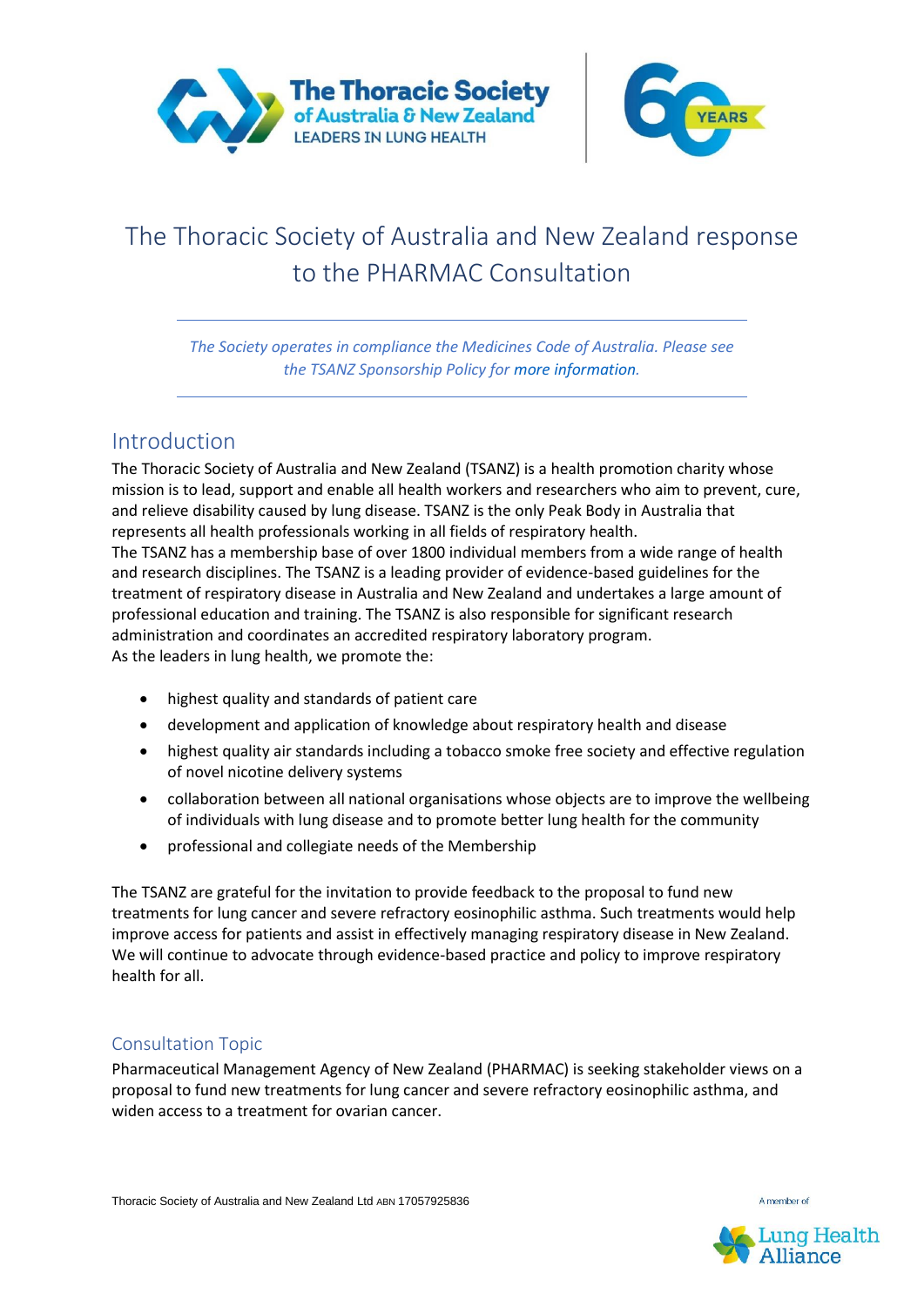



#### TSANZ Feedback

The TSANZ are supportive of the proposal made by PHARMAC. This proposal sets to improve accessibility to treatment to those who need it.

The TSANZ strongly support the proposal to fund Durvalumab for patients with non-small cell lung cancer. We have no changes to suggest to the proposed special authority criteria. The TSANZ note that there is very good evidence for immunotherapies for wider indications including in stage 4 disease, combined with chemotherapy, first line monotherapy, and second line for disease that has progressed. Outcomes of patients with advanced lung cancer will continue to lag behind other OECD countries until this lack of funding is addressed.

The TSANZ support the proposal to fund Benralizumab for patients with severe refractory eosinophilic asthma. We believe this treatment to be beneficial to those who live with severe asthma and would remove some barriers for families of lower social and economic status and to Māori and Pacific people, who have both higher rates and poorer outcomes from asthma. Studies have shown Benralizumab's ability to reduce exacerbation frequency, while not increasing incidence of adverse effects. Benralizumab also significantly reduced oral corticosteroid use.<sup>1</sup> We recommend alteration of four of the proposed criteria, criteria 4, 8, 9.2.2 and renewal criteria 1.

Criterion 4: There is very strong evidence of benefit in patients with blood eosinophil counts ≥0.3 x10<sup>9</sup>/L and therefore we recommend changing the blood eosinophil count criterion to ≥0.3 x10<sup>9</sup>/L for both Benralizumab and Mepolizumab.

Criterion 8: While the majority of patients with frequent exacerbations will have an ACT score of 10 or less there are some that will not. For example patients who are maintained on oral prednisone may have an ACT of greater than 10 but would derive the same benefit from treatment with Benralizumab. Given the primary benefit of Benralizumab is exacerbation reduction it is inappropriate to have an asthma control criterion.

Criterion 9.2.2: 3 months is too short a time period to assess response to Mepolizumab and make the decision to switch to Benralizumab. In addition there will be a small number of patients already treated with Mepolizumab who will have failed to fully suppress their eosinophilia and who would benefit from being switched to Benralizumab. As until now there has been no alternative to Mepolizumab so these patients would have been continued on Mepolizumab with a partial response. We recommend removal of this criterion and substitution of a criterion requiring that a respiratory physician or clinical immunologist believes that it is likely that the patient will benefit from switching from the previous anti-IL5 medication to Benralizumab. If this recommendation is not acceptable then we would recommend increasing the time period to 12 months, in line with the initial approval period on the special authority.

Renewal criterion 1: As stated above the primary benefit of anti-IL5 agents is exacerbation reduction. There are patients who could have an appropriate reduction in exacerbations but due to the severity of their disease still have day to day symptoms and an ACT of less than 15. Those patients have still benefited from the medication and renewal would be appropriate. We recommend removal of this criterion.

Notwithstanding the changes suggested above, we welcome the proposal to list Benralizumab. There is the potential for significant benefit for some patients with the longer dosing interval after

Thoracic Society of Australia and New Zealand Ltd ABN 17057925836



A member of

<sup>&</sup>lt;sup>1</sup> Clinical Recommendations For The Use Of Benralizumab In [Severe Asthma,](https://www.severeasthma.org.au/) Accessible at: [<https://www.severeasthma.org.au/benralizumab/>](https://www.severeasthma.org.au/benralizumab/)